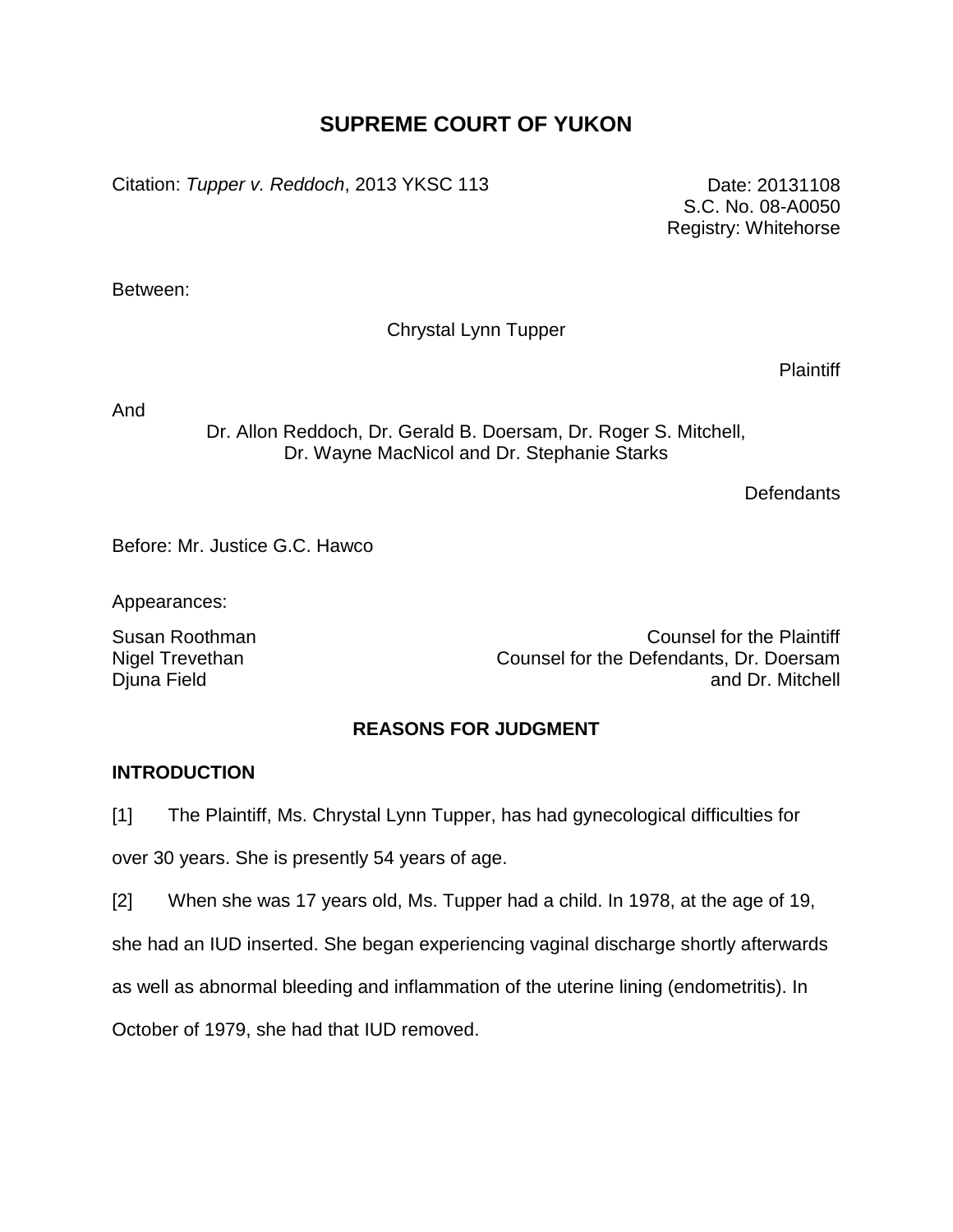[3] On March 18, 1985, some eight weeks after the birth of another child,

Ms. Tupper had her family physician, Dr. Allon Reddoch, insert another IUD, which was a copper Nova-T IUD. The insertion was unremarkable and the IUD strings were palpable.

[4] Over the next year, Ms. Tupper did complain of some lower abdominal cramps, however she did not complain of any pain during intercourse (dyspareunia), which had been a problem in the past. On March 25, 1986, however, Ms. Tupper did complain of dyspareunia, lower abdominal cramps and vaginal discharge.

[5] On June 17, 1986, Ms. Tupper asked Dr. Reddoch to perform a tubal ligation and to remove her IUD. However, on July 10, 1986, Ms. Tupper discovered that she was pregnant again, notwithstanding the presence of the IUD and asked Dr. Reddoch to perform a therapeutic abortion, as well as a tubal ligation. She also requested that her IUD be removed. Ms. Tupper's concern was about the health and normalcy of her fetus. [6] On July 16, 1986, Ms. Tupper was seen by Dr. Roger S. Mitchell who noted that Ms. Tupper's IUD had been in place since 1985 but that the string had not been palpable for some time.

[7] On July 21, 1986, Ms. Tupper saw Dr. Gerald B. Doersam for an assessment in respect of a therapeutic abortion and tubal ligation. He performed an examination on her and noted that the IUD strings could not be seen.

[8] On July 23, 1986, Dr. Mitchell performed a therapeutic abortion on Ms. Tupper. He then transferred her to Dr. Doersam who performed a laparoscopic tubal ligation. Dr. Doersam gave evidence. He stated that he had had a good view of the pelvis and noted that the uterus was unremarkable. He stated that his examination would have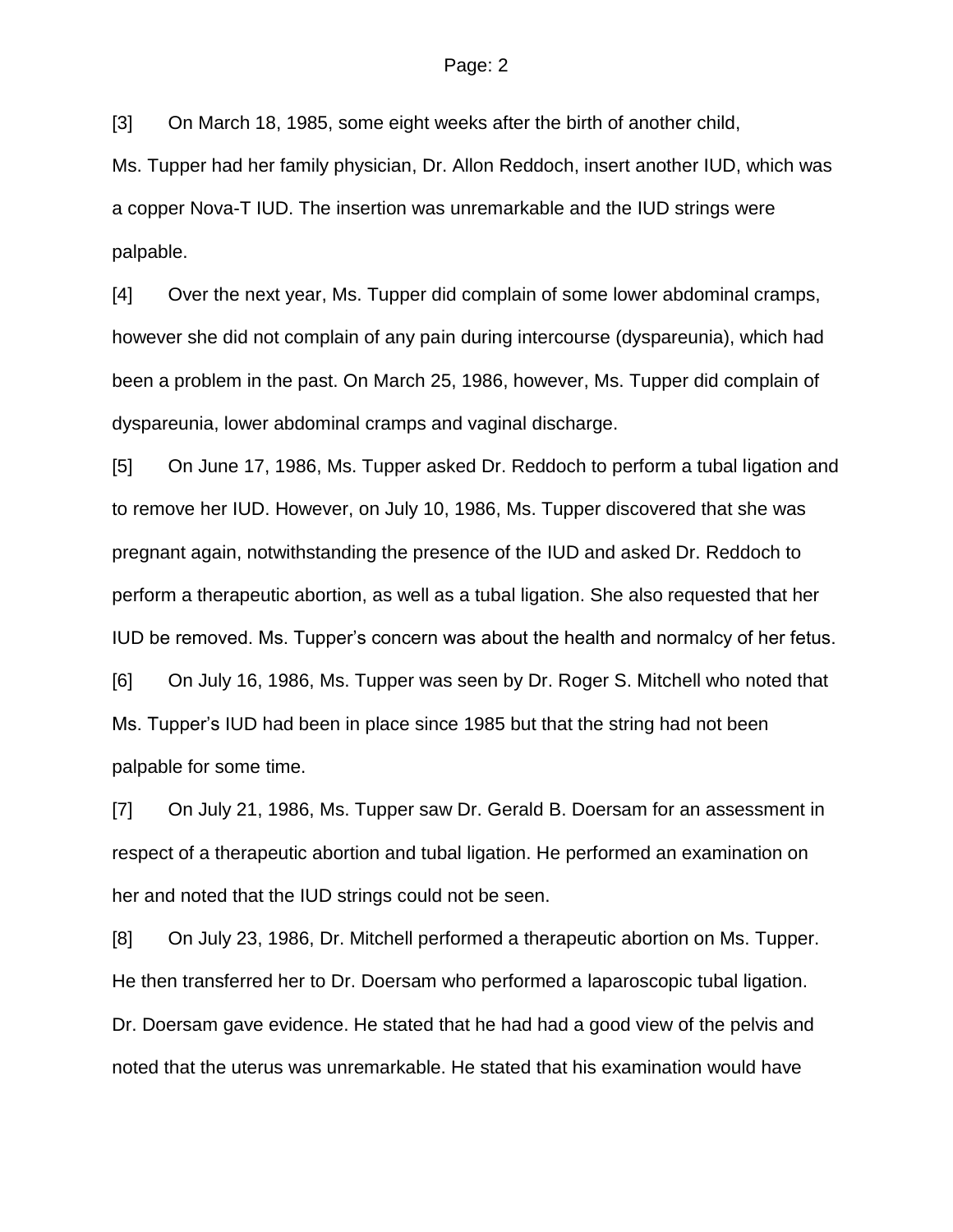included an examination of the cul-de-sac and the uterus for signs of perforation and any evidence of an IUD. He observed no such signs or clues.

[9] The abortion consisted of a process wherein a suction tube was inserted into the uterus and the fetus and all other tissue associated with it would be sucked into a pathology bag. Following this, he went into the uterus with a curette and checked the uterus to satisfy himself that all of the fetal material had been removed. Dr. Mitchell did not examine the products in the pathology bag as this was frowned upon by the pathologist's office, apparently. The pathology bag would be sealed and delivered to a pathologist for his/her examination. He could not tell if the IUD had been sucked out during this process. He received no report back from the pathologist with respect to the presence of an IUD. He made no inquiries.

[10] Dr. Mitchell's evidence was that the laparoscopic examination which he carried out was considered to be "the gold standard" at the time. He did not observe an IUD, nor did he observe any evidence of the IUD having perforated the uterine wall. His view, at the time, was that the IUD was either in the pathology bag or had been expelled some time before the abortion.

[11] It was Dr. Doersam's evidence that his usual practice was that after the abortion was completed by Dr. Mitchell, he would examine the uterus to make sure there was no sign of a perforation by an IUD of the wall of the uterus. He saw none in this case. He said it had crossed his mind that there may have been a perforation but he dismissed that thought when he realized there had been a note by Dr. Reddoch a month earlier that the IUD strings had been palpable. He did not consider an X-ray because he saw no need to expose Ms. Tupper to radiation and felt that due to his "excellent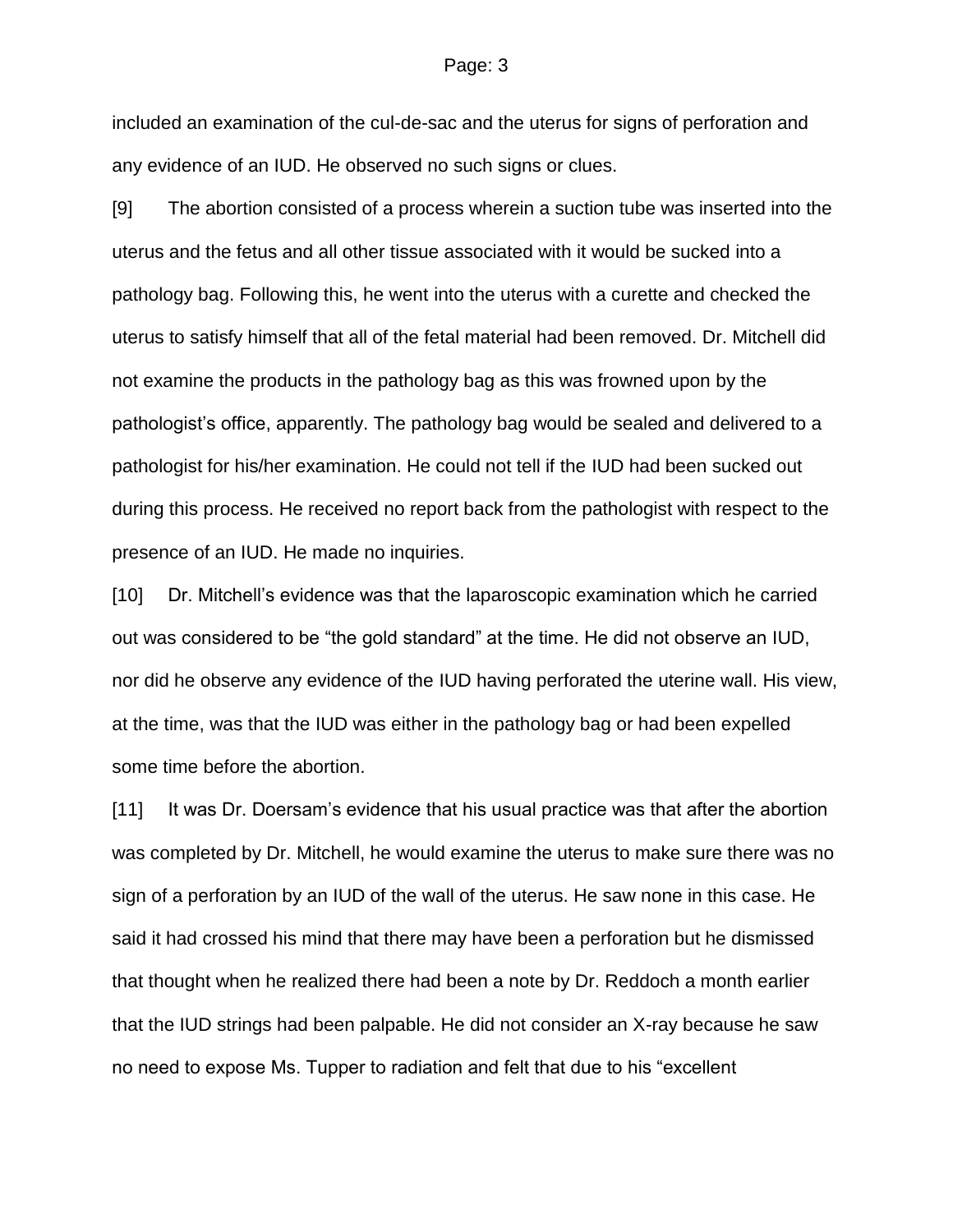observation" examination, the IUD must have been expelled as it was clearly not present and there was no evidence of a perforation.

[12] As far as Ms. Tupper was aware, her IUD had been removed. Certainly, no one told her that it had not been removed. What is odd, however, is that in none of the medical reports or notes entered as evidence at the trial, is there any mention of anyone actually seeing the IUD or noting that it had been removed. Neither did anyone note that it had not been seen. There was simply nothing said by anyone to anyone about the IUD

[13] Following the abortion and tubal ligation, Ms. Tupper continued to have abdominal cramps, vaginal discharge and complained of a tender uterus. As well, she complained of pain during intercourse and eventually, heavy periods, which resulted in chronic iron deficiency and anemia. Over the years, she was seen by her family physicians, Dr. Reddoch and Dr. Starks and her gynecologists, Dr. MacNicol and Dr. Bendall, for these problems.

[14] For a period of two years, from approximately April 1988 to sometime in 1990 or 1991, Ms. Tupper lived in Salmon Arm, British Columbia. There were no medical records for that time span.

[15] Upon returning to Whitehorse, Ms. Tupper continued to complain of dyspareunia and tenderness in her pelvic area as well as abdominal discomfort.

[16] Through 1994, Ms. Tupper continued to complain of dyspareunia and tenderness in her pelvic area. In December 1994, a diagnostic laparoscopy was carried out of her pelvis which showed a normal and healthy uterus. Some adhesions were noted in the area of her cervix.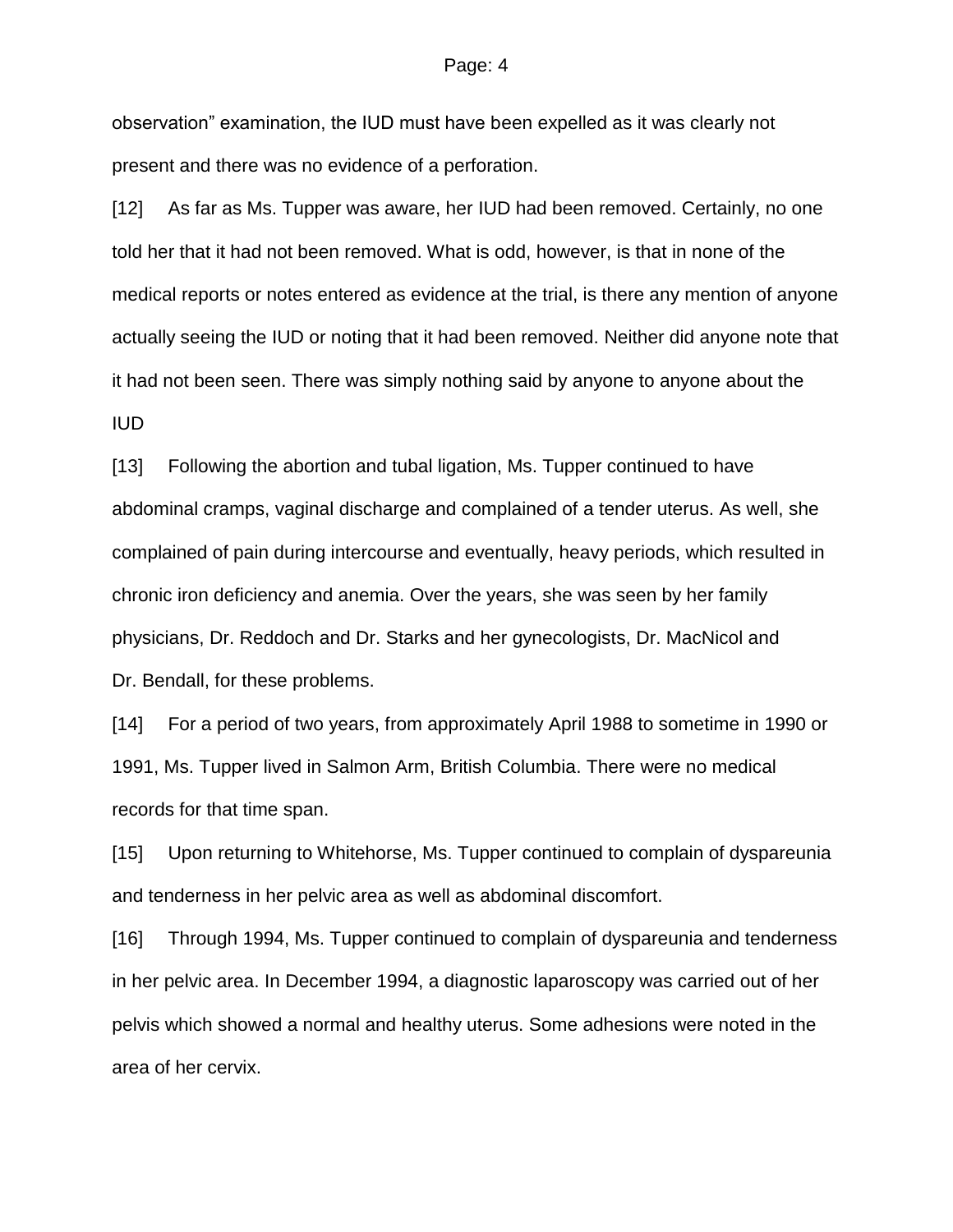[17] In July 1994, she saw Dr. W. MacNicol for the first time, complaining of left lower quadrant pain and dyspareunia.

[18] In August 1998, she saw Dr. MacNicol with lower quadrant pain, this time in the right side, as well as dyspareunia. In May 2000, she was complaining of fatigue and weight-loss. She was having chronic central and left-sided pelvic pain, forcing her to stop intercourse. Later during that year, she reported low back pain. An ultrasound showed a 5.5 cm fibroid and a 1.5 cm endometrial polyp.

[19] In 2004, she saw Dr. MacNicol again regarding her fibroids, heavy periods and long-standing dyspareunia, presumed to be due to the scar tissue between the rectosigmoid colon and posterior cervix noted in a laparoscopy in 1994 and thought to be endometriosis-related. A hysterectomy was recommended, with bowel preparation due to a rectal adhesion. It was not immediately booked. At this point in time in her life, Ms. Tupper was using cocaine.

[20] In May 2006, Ms. Tupper was assessed by Dr. M. Bendall. At that time, she was still having cramping, discomfort, deep dyspareunia, post-coital bleeding, in addition to her ongoing heavy periods. A hysterectomy was carried out on July 14, 2006 with Dr. Bendall. At that time, she was confirmed to have fibroids and a significant adhesion between the rectosigmoid colon and posterior uterine wall in the region of the cervix. Within this adhesion, the IUD, which she had thought had been removed in 1986, was discovered. The arms of the IUD were contained within the adhesion and the copper stem had penetrated the wall of the rectum and the string was seen to be exiting the rectum from a different point. The IUD was pulled out of the rectum with the assistance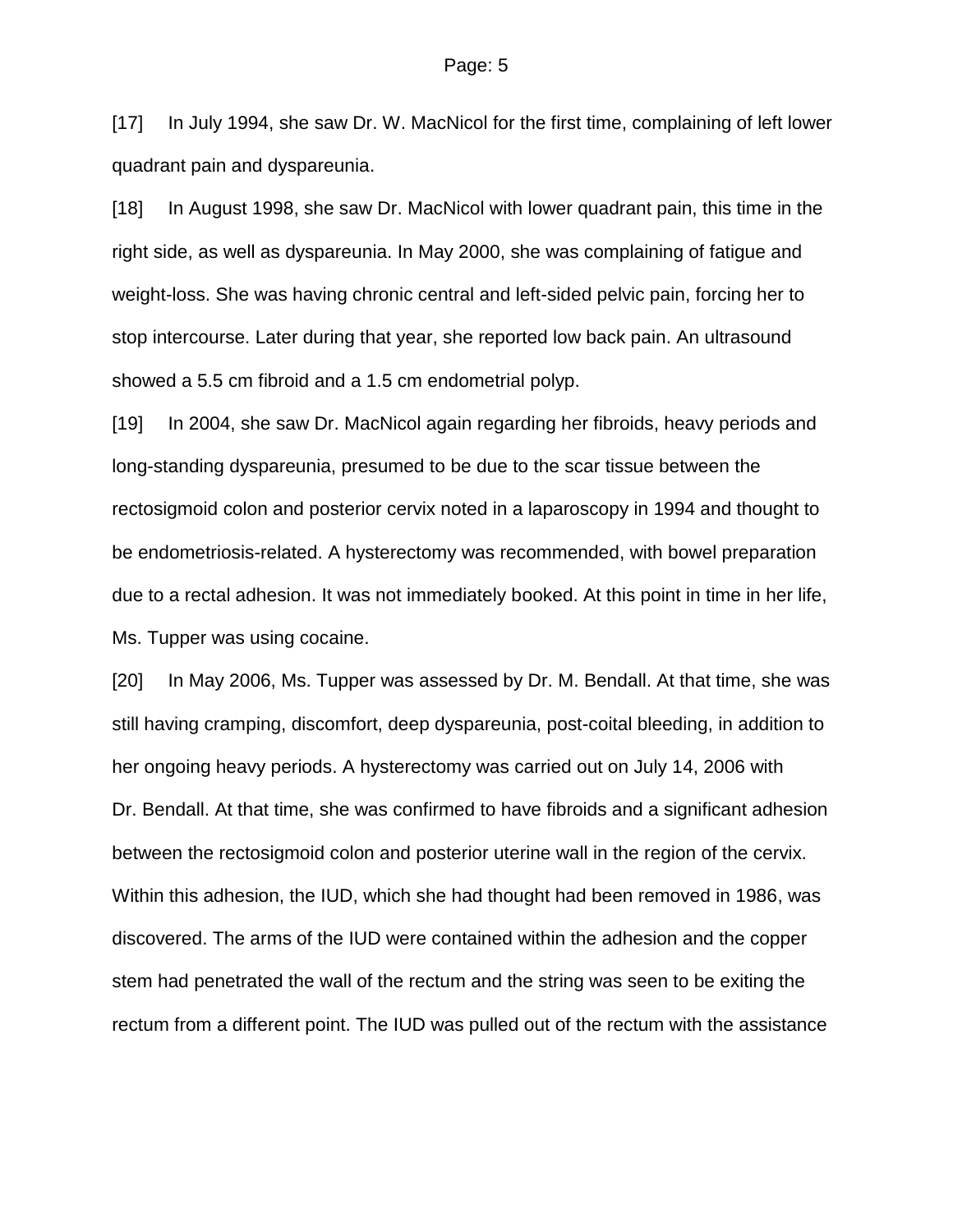of Dr. F. Huang, a General Surgeon. There was no obvious leakage of bowel contents after the IUD removal.

[21] As Dr. Huang noted in her consultation report of July 17, 2006, she was called in when Dr. Bendall discovered, as he was dissecting the uterus from Ms. Tupper's rectum, that there was an IUD which appeared to be firmly embedded inside the rectum. There had been significant inflammation and thickening of the rectum. On a diagram which was entered as Exhibit 3, Dr. Huang indicated where she believed the IUD was discovered. According to her note, it was "overlying the sacro angle and so I think at the rectosigmoid area."

[22] Dr. Michelle Belanger, a Gynecologist called by the Plaintiff, was actually of the view that the IUD was further down towards the bottom of the uterus. Dr. Bendall agreed with Dr. Belanger's placement of the IUD.

[23] It was Ms. Tupper's evidence that following what she believes had been the removal of the IUD in 1986, she continued to have difficulty with sex, which was painful for her nearly all the time. Her partner on a number of occasions said he felt a "poking sensation" on his penis during sex.

[24] She had vaginal infections continuously over the years and lower abdominal pain from 1986 to 2006.

[25] On top of these symptoms, she always felt tired and had very little appetite. She had numerous visits to her family doctor and to gynecologists, but no one seemed to know what was wrong with her.

[26] In 1993, cysts were discovered on her Fallopian tubes.

[27] In 1998, fibroids became enlarged.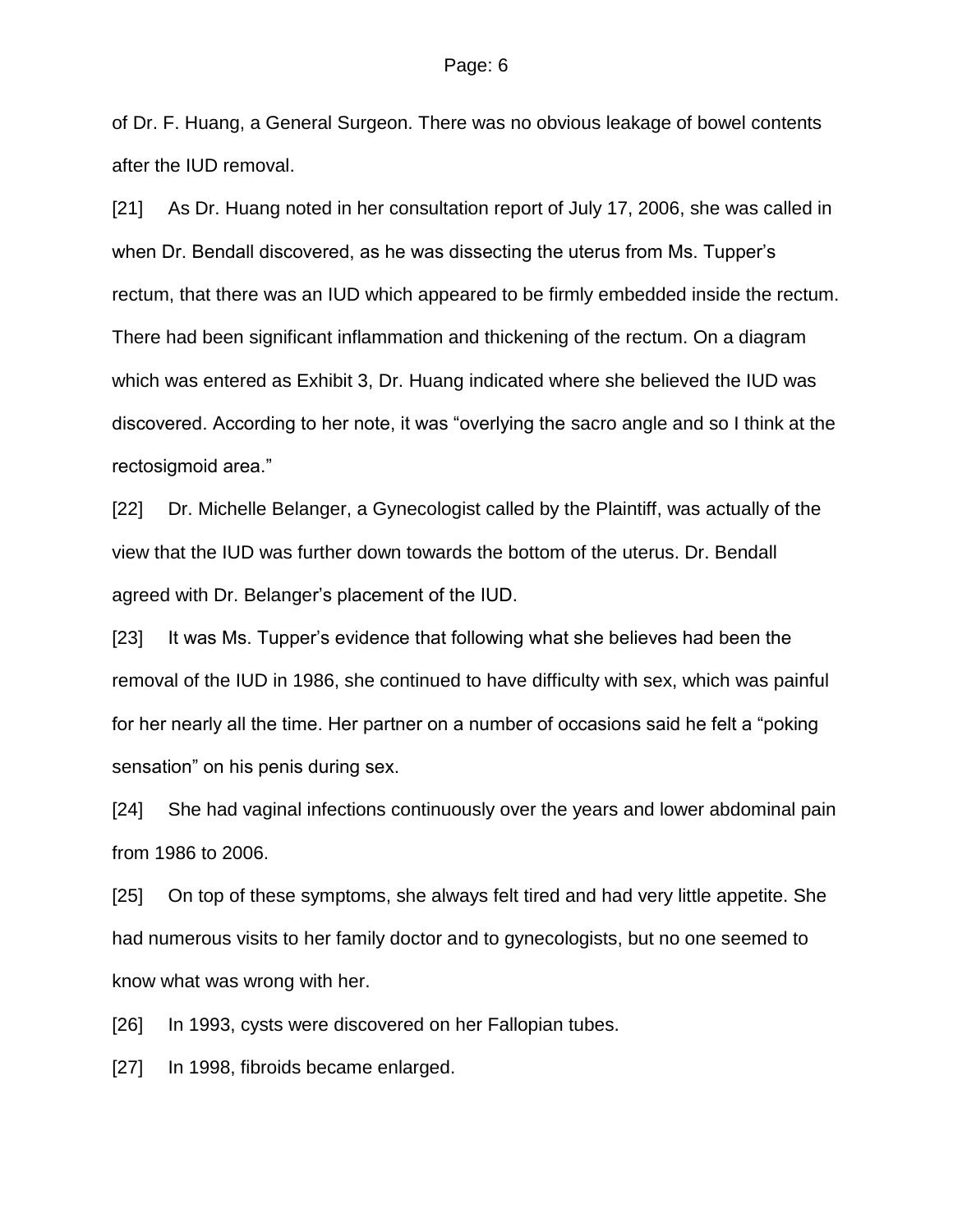[28] The pain during intercourse was obviously something which affected her sexual relations with her husband. The pain which she suffered also affected many of her activities, including various family activities with her son.

[29] She felt that prior to 1986 she had been a very active outside person, while after 1986, it was very different. She could not participate in the normal family activities. She would often be the first to go home from any activity. During her various employments, she was not able to work as well or as efficiently as she had in the past.

[30] Since having the IUD removed, her sex life is greatly improved and she is doing much, much better. She feels much better and is enjoying life again.

[31] The Plaintiff was not a particularly good witness in that she minimized the gynecological problems which she had prior to the removal, or what she thought was the removal, of her IUD in 1986. She had suffered vaginal infections, post-coital bleeding and pain during intercourse occasionally from the 1970s to 1985.

[32] Her answers at Examinations for Discovery were often inconsistent with her evidence at trial. She maintained that she did not understand that the answers given at Examinations were related to pre-1985. Defence counsel could not have been clearer during examination as to what period of time he was concerned with.

[33] Ms. Tupper obviously had a somewhat selective memory. Her medical records make it clear that she suffered a variety of gynecological problems all her adult life.

[34] Her evidence is clear, however that post-1986, the pain that she suffered during intercourse happened more often and was greater than pre-1986. Her abdominal pains and general discomfort were greater after 1986. The medical records appear to support this.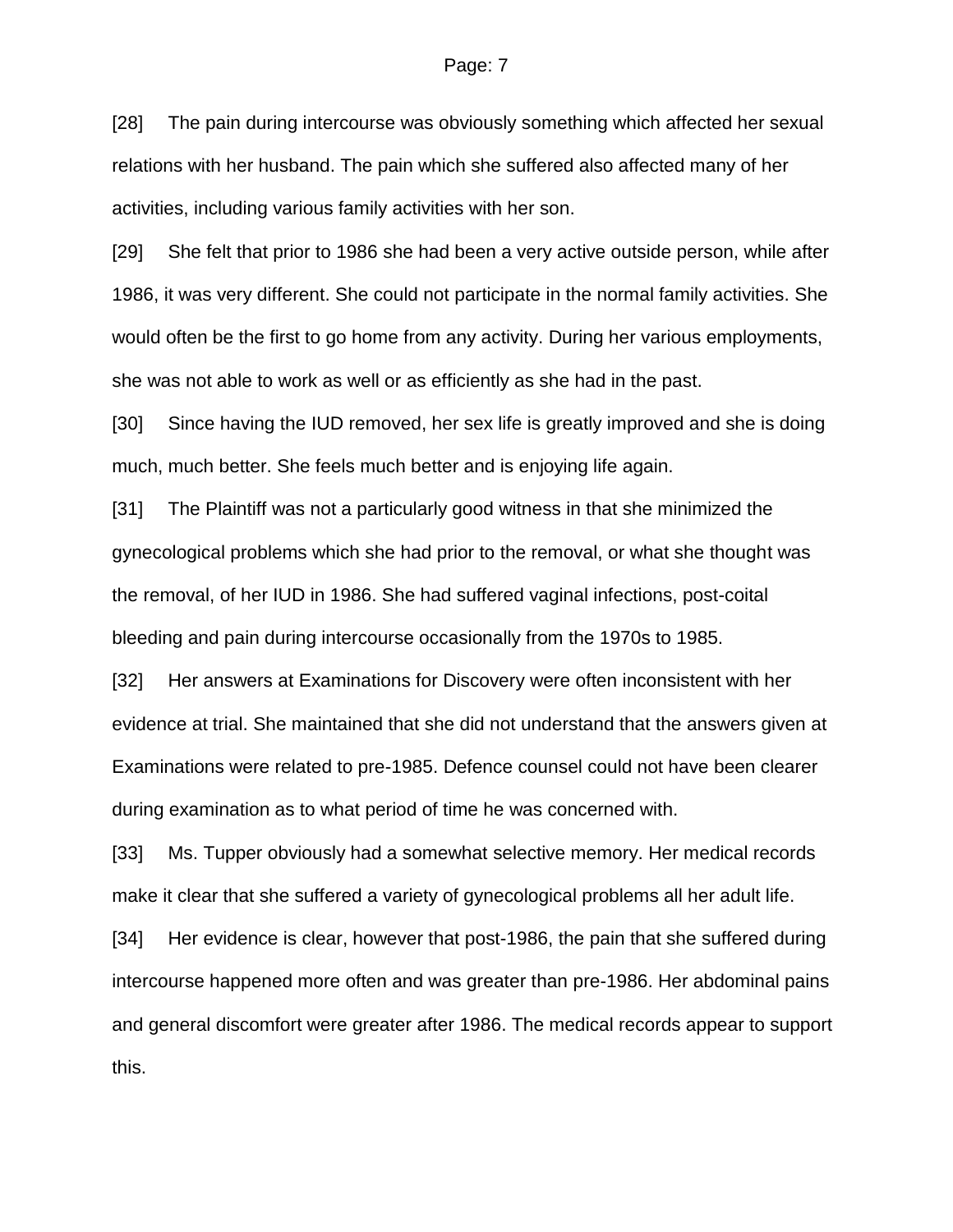[35] Ms. Tupper had originally booked an appointment to have her hysterectomy carried out in April 2004 and cancelled that. In 2005, she failed to attend for surgery that had been scheduled. It was re-scheduled for July 2006, when it was eventually carried out.

[36] Ms. Tupper did admit to heavy cocaine use during the period 2004 to 2006. She has been drug-free for a number of years now.

### **Plaintiff's Positions**

[37] The Plaintiff claims that Drs. Mitchell and Doersam were negligent in not having removed her IUD when requested to do so in 1986. They were negligent in failing to make sure that the IUD had either been removed or fallen out. They were negligent in not making sure it was not within her uterus or contiguous areas before completing their procedures.

[38] The Plaintiff claims that as a result of their negligence, she had suffered for over 20 years.

### **Defendant's Position**

[39] The Defence maintains that the Plaintiff has failed to establish negligence on either of their parts. She has failed to satisfy the Court that either of the Defendants failed to meet the standard of care for a general practitioner or a gynecologist in 1986 when the operation took place. She has failed to establish that her problems between 1986 and 2006 were caused by the presence of the IUD.

### **Issues**

1. Whether the Defendants or either of them were negligent in failing to remove the Plaintiff's IUD in 1986.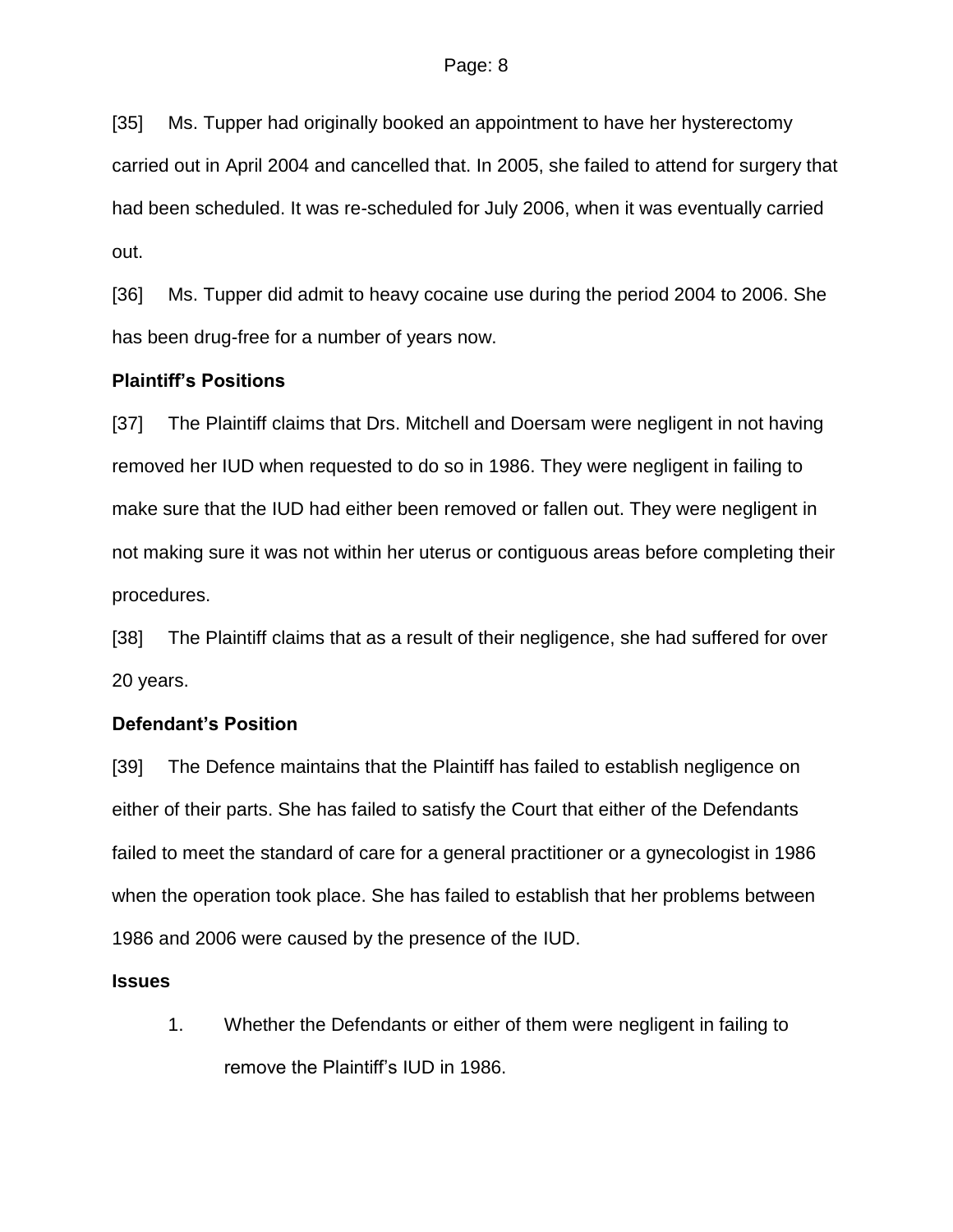- 2. If the Defendants or either of them were negligent, did that negligence cause any injuries to the Plaintiff?
- 3 If there was pain and suffering to the Plaintiff, which was attributable to the Defendants, what is the quantum of her damages?

### **Decision**

- 1. Both Dr. Mitchell and Dr. Doersam were negligent in failing to ensure the Plaintiff's IUD was not within her body at the conclusion of the abortion and the tubal ligation procedures.
- 2. The Plaintiff suffered numerous gynecological problems over the 20 years following the operation to remove her IUD. Not all of them were caused by the failure to remove the IUD, but many of them were.
- 3. The Plaintiff is entitled to recover damages in the amount of \$60,000 plus special damages. She is also entitled to receive the costs of these proceedings.

# **Reasoning**

# **1. Negligence of Doctors**

[40] Dr. Belanger's evidence was critical in this regard. The Defendants took exception to her opining on the standard of care in 1986. However, at the trial, having heard Dr. Belanger and having been referred to her extensive *curriculum vitae* and having heard argument from Defence on what was argued to be a lack of expertise with respect to the practice of a General Practitioner in the mid-80s and the then current practice of an obstetrician/gynecologist, I ruled that I was satisfied as to Dr. Belanger's qualifications to give evidence with respect to general obstetrics and gynecology. I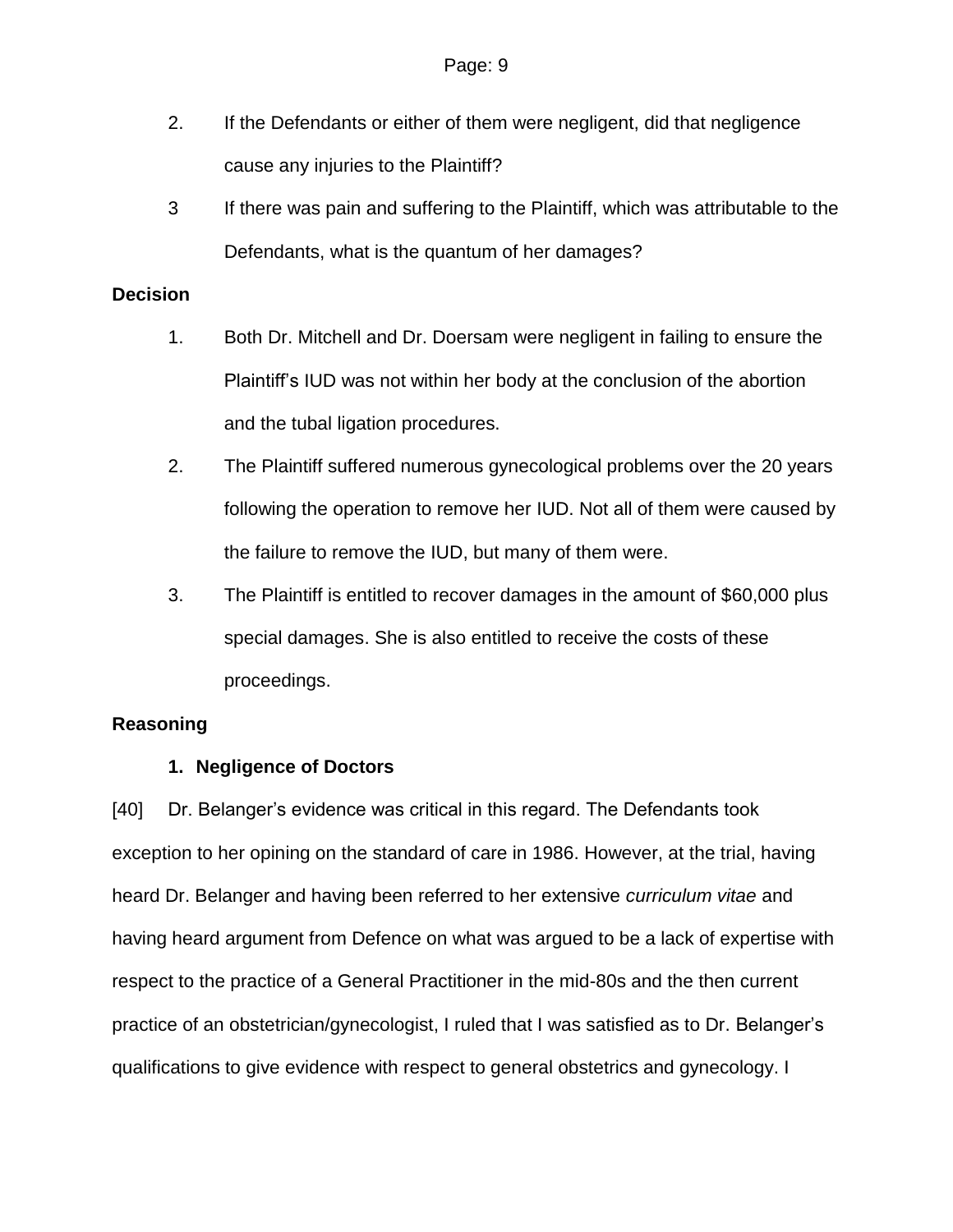stated then, and am still of the opinion, that I was satisfied as to her expertise and therefore her ability to opine upon the practice in 1986, to the extent that she was aware of it and the difference, to the extent that she was aware of it, as of today.

[41] It was, quite frankly, somewhat surprising to me that the Defendants would argue that because Dr. Belanger only received her medical degree in 1995 and completed her residency in obstetrics and gynecology in 2000, that she was not in a position to give evidence with respect to what was or should have been the accepted practice in a rural setting in 1986. Dr. Belanger's expertise is acquired not simply through her practice but through her extensive studies and training. Although she was obviously not in practice in a rural setting (such as Whitehorse would have been considered in 1986, with all due respect), she did research into the standard of care in Yukon in 1986. She studied papers and textbooks. She was aware of the technology available at the time. I accepted Dr. Belanger as an expert in the field of obstetrics and gynecology and accepted her expertise with respect to the standard of care of a general practitioner position in that area at the time.

[42] Dr. Belanger was of the opinion that insertion of the IUD in the Plaintiff in 1985 was complicated by a uterine perforation and the fact that the IUD migrated into the abdominal cavity in the area called the cul-de-sac, which is a space between the back wall of the uterus and cervix, and extended into the rectum.

[43] It was Dr. Belanger's opinion that when the Plaintiff presented for her procedure, that is the procedure to have the fetus removed, a tubal ligation performed, and the IUD removed, it was determined that the IUD strings could no longer be seen. To quote from Dr. Belanger's report (Exhibit 5):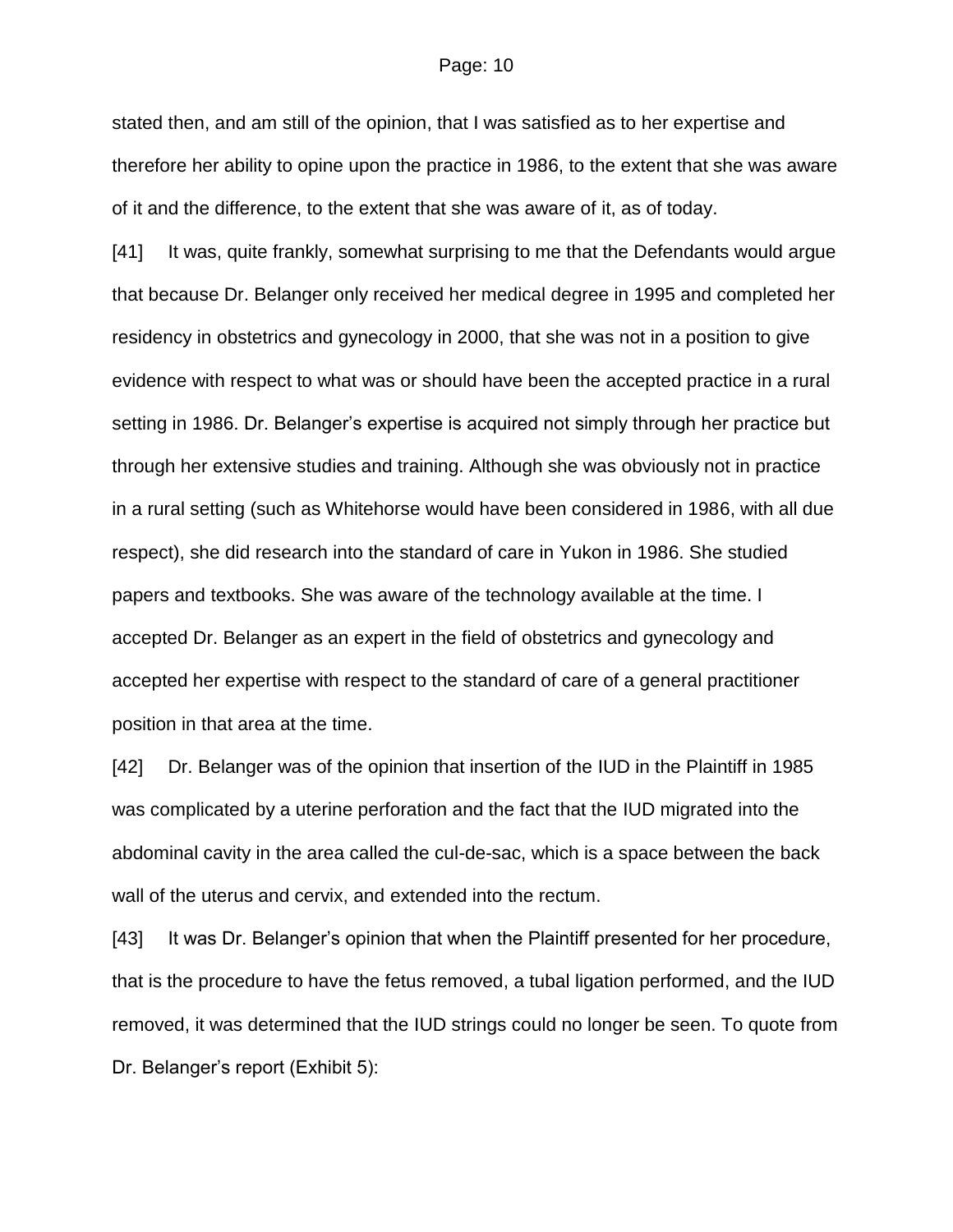When IUD strings go missing, there are only three possibilities:

1. The IUD is in a normal location in the uterus, and the strings have simply migrated up the cervical canal. …

2. The IUD has been expelled. …

3. The IUD has perforated the uterine wall and is located in an abnormal location, usually the abdominal cavity. This is the most serious situation.

[44] Dr. Belanger went on to state in her report:

"Missing IUDs" must be accounted for, because of the possibility of an intra-abdominal IUD. Copper IUDs are known to cause an intense inflammatory response, which can lead to scarring, pain and even perforations of the hollow organs such as the bladder or bowel, if they are involved. Because of these potential complications, abdominal IUDs require prompt surgical removal. This is typically done by laparoscopy (minimally invasive surgery with telescope through the belly-button) and laparotomy (open surgery) may be necessary in rare cases. To locate an IUD with missing strings, one typically starts with an ultrasound. If the IUD is seen in a normal position in the uterine cavity, nothing further is required. Ultrasound is not very good at finding IUDs that are outside the uterus, however. As such, if there is no intra-uterine IUD seen on ultrasound, an abdominal and pelvic X-ray should be the next step. Copper IUDs are radio-opaque and will always be seen on an X-ray, though the X-ray does not necessarily pinpoint the IUD's exact location. If the X-ray shows no IUD, one can assume that the IUD was expelled. If an IUD is found, one must assume an intra-abdominal location and a laparoscopy should be arranged. Please note that, in the mid-80s, gynaecologic ultrasound was likely not as available or accurate as it is today. As such, first line management might have involved instrumentation of the uterus to see if an IUD was palpable and if it wasn't, an X-ray. To determine the location of the IUD (intra or extra-uterine) with an X-ray would have involved inserting a sound or contrast media into the cavity during the X-ray.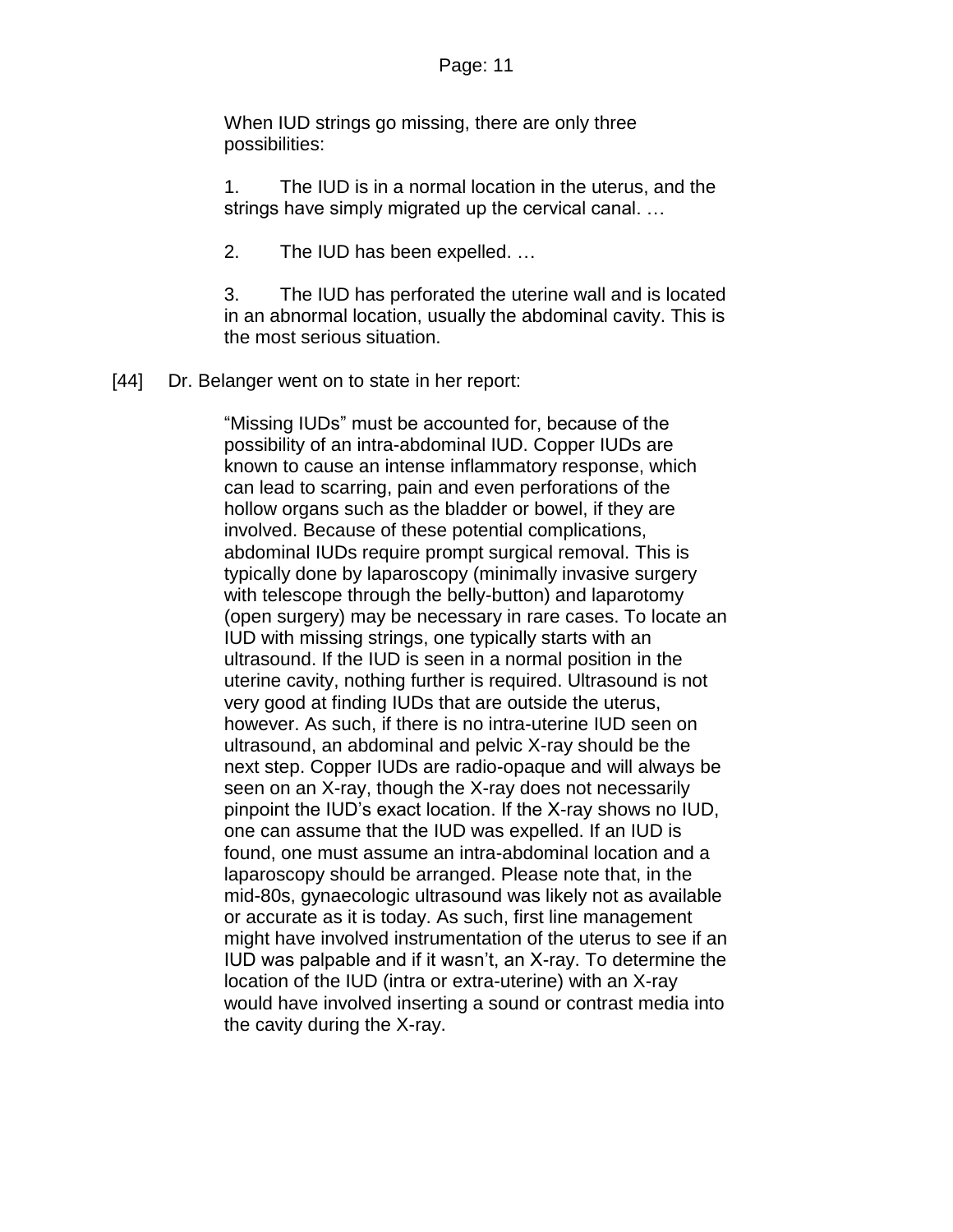[45] It is clear that if the IUD in this particular case was not found during either procedure, that is the abortion or the tubal ligation, and if it had not clearly been expelled, then as Dr. Doersam agreed, it must have been inside her.

[46] If the IUD is unaccounted for, then the duty of care in Dr. Belanger's opinion, as it was in Dr. Weibe's opinion as well, is that an X-ray be taken after the procedure. If there had been an X-ray taken in this case, then the IUD would have been discovered.

[47] Dr. Ellen Wiebe, an expert produced by the Defendants, obtained her medical degree in 1975 and her specialization in family practice in 1981. She was involved in family practice from 1982 and 1983 and obtained her residency in obstetrics and gynecology in 1997.

[48] In Dr. Wiebe's opinion, Dr. Mitchell's job was to carry out the abortion. He did what he should have done. Once Dr. Mitchell performed the abortion, he turned the case over to Dr. Doersam for the tubal ligation. Having done the abortion, he left the rest of the care to the specialist, Dr. Doersam.

[49] Dr. Wiebe did confirm that when the strings of an IUD go missing, there are only three possibilities. These were the same referred to by Dr. Belanger, that is, 1. they have been expelled, 2. they have migrated, or 3. there has been perforation. In Dr. Wiebe's view, a doctor should confirm what has occurred. While it is most likely that expulsion is a cause for not seeing the IUD strings, Dr. Wiebe agreed that one ought not to assume that the IUD has been expelled.

[50] Dr. Barry Hagen was called to give evidence as to the general practice and standard of care in the mid-1980's. Dr. Hagen received his medical degree in 1965. From 1970 to 2012, Dr. Hagen was a member of the University Hospital of Northern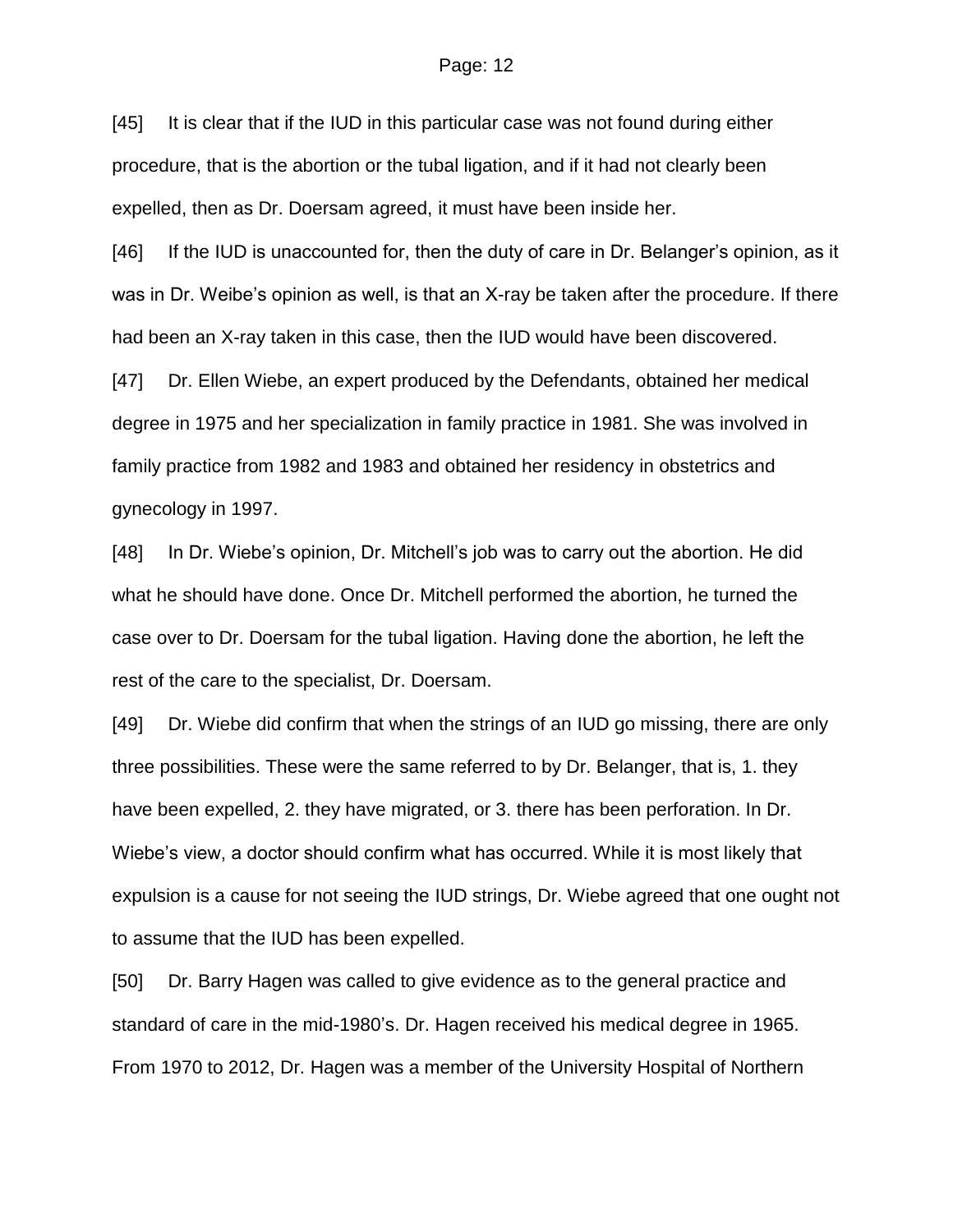British Columbia, departments of anesthesia, emergency services, surgery, obstetrics and family practice. From 1974 to 2008, he was one of the two Prince George regional providers of therapeutic medical and surgical abortions averaging about 200 cases per

year.

[51] It was Dr. Hagen's opinion that at the time of the surgery, the absence of a

detectible IUD should have prompted a discussion to the effect that an immediate

search for the IUD and removal of it take place in a timely fashion. Because the

laparoscopy did not show the IUD, an X-ray should have been taken.

[52] Dr. Hagen's filed report, Exhibit 15, contained these statements:

1. What was the standard of care for general practitioners during the 1980's with respect to the following:

… 1.3 How to account for an IUD in the circumstances where a patient fell pregnant with an IUD and elected an abortion and tubal ligation to be performed at the same time.

The standard of care under such circumstances consisted of dilation of the cervix to a diameter appropriate to the gestational stage, vacuum curettage of the uterine contents, and remove of the IUD with grasping forceps. Depending on the position of the IUD, it could be removed prior to the vacuum curettage or immediately thereafter. Because of the high risk of postoperative infection, the standard of care was to remove the IUD as an integral part of the D&C.

1.4 How to account for the missing IUD in general.

In the rural setting of the 1980's, the standard of care was that finding a missing IUD would be essential. The search could include laparoscopic examination of the pelvis and abdomen, pelvic ultrasonography, and x-ray examination of the pelvis.

2. What was the standard of care with respect to clinical notes by a general practitioner about the above three procedures?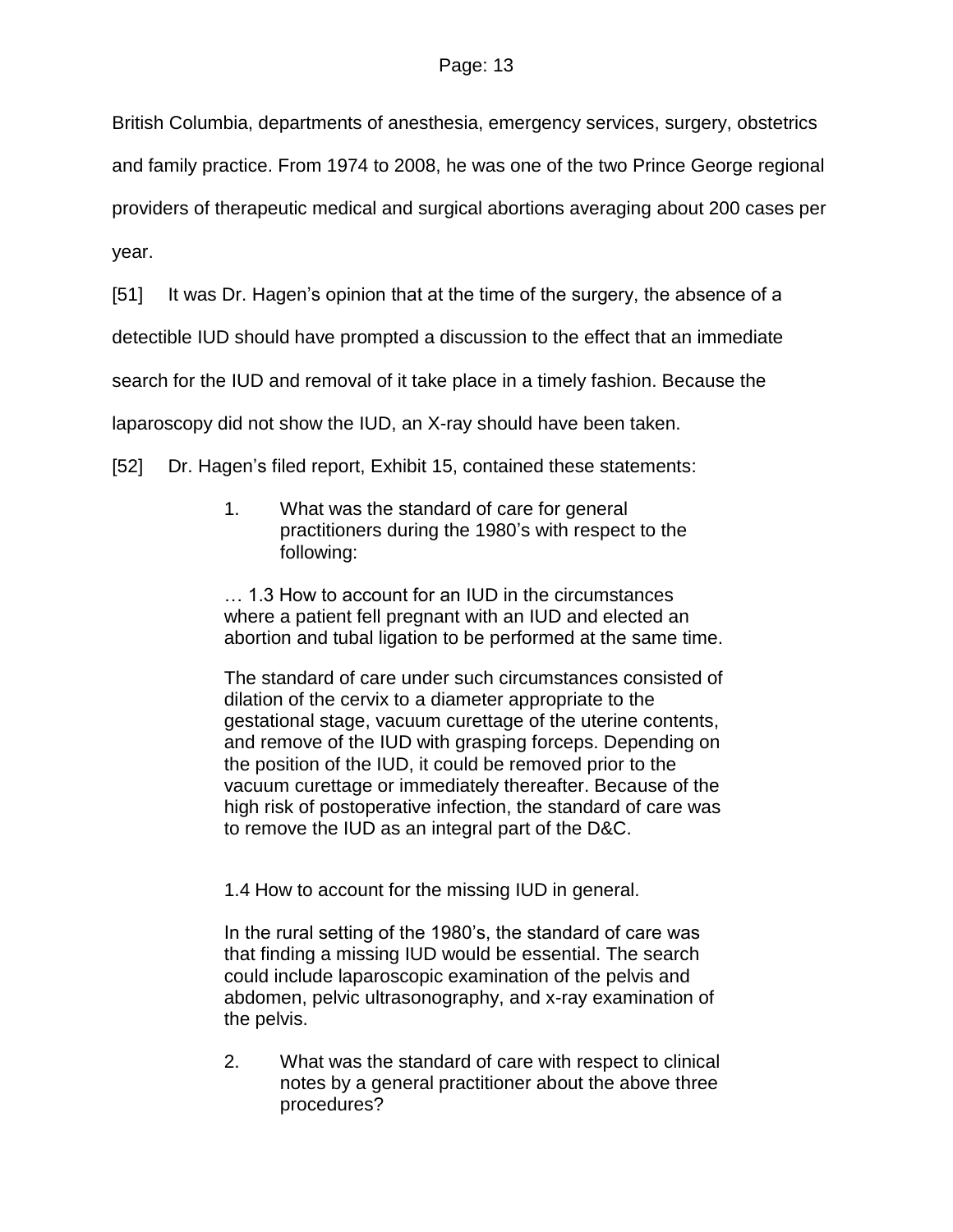2.3 The standard of care for clinical notes by a general practitioner carrying out a surgical termination of pregnancy for a patient with a retained IUD was to confirm that the IUD had or had not been successfully removed at the time of the abortion procedure. In a situation in which the abortionperforming physician could not locate the IUD intraoperatively, the standard of care was to initiate appropriate search and removal of the device by secondary means as soon as possible. The 1980's secondary means of IUD location could include intra-operative or high-priority postoperative x-ray examination and urgent intervention by a gynecologist or a general surgeon.

[53] Dr. Hagen was also asked to express his opinion concerning some of

Dr. Wiebe's report. He made this statement:

On this point I cannot agree with Dr. Wiebe. The 1980's standard of care for a physician carrying out an abortion was that, when a missing IUD could not be located and removed in the course of a dilatation and curettage, it was incumbent on that doctor to report immediately the problem to all members of the surgical team, and post-operatively to the patient and her family physician.

[54] Dr. Hagen did opine during his testimony that in his view, Dr. Mitchell would not

have been someone he would describe as a "normal" general practitioner because he specialized in abortions.

[55] Dr. Laurie Neapole gave evidence on behalf of the Defendants as an expert in

obstetrics and gynecology, in particular with respect to the insertion and extraction of

IUDs. Dr. Neapole's primary evidence related not so much to the standard of care as to

the likelihood that the retained IUD in this particular case caused many of Ms. Tupper's

problems.

[56] Dr. Neapole did opine as to the standard of care as performed by Dr. Doersam.

In her view, Dr. Doersam provided appropriate care in all the circumstances to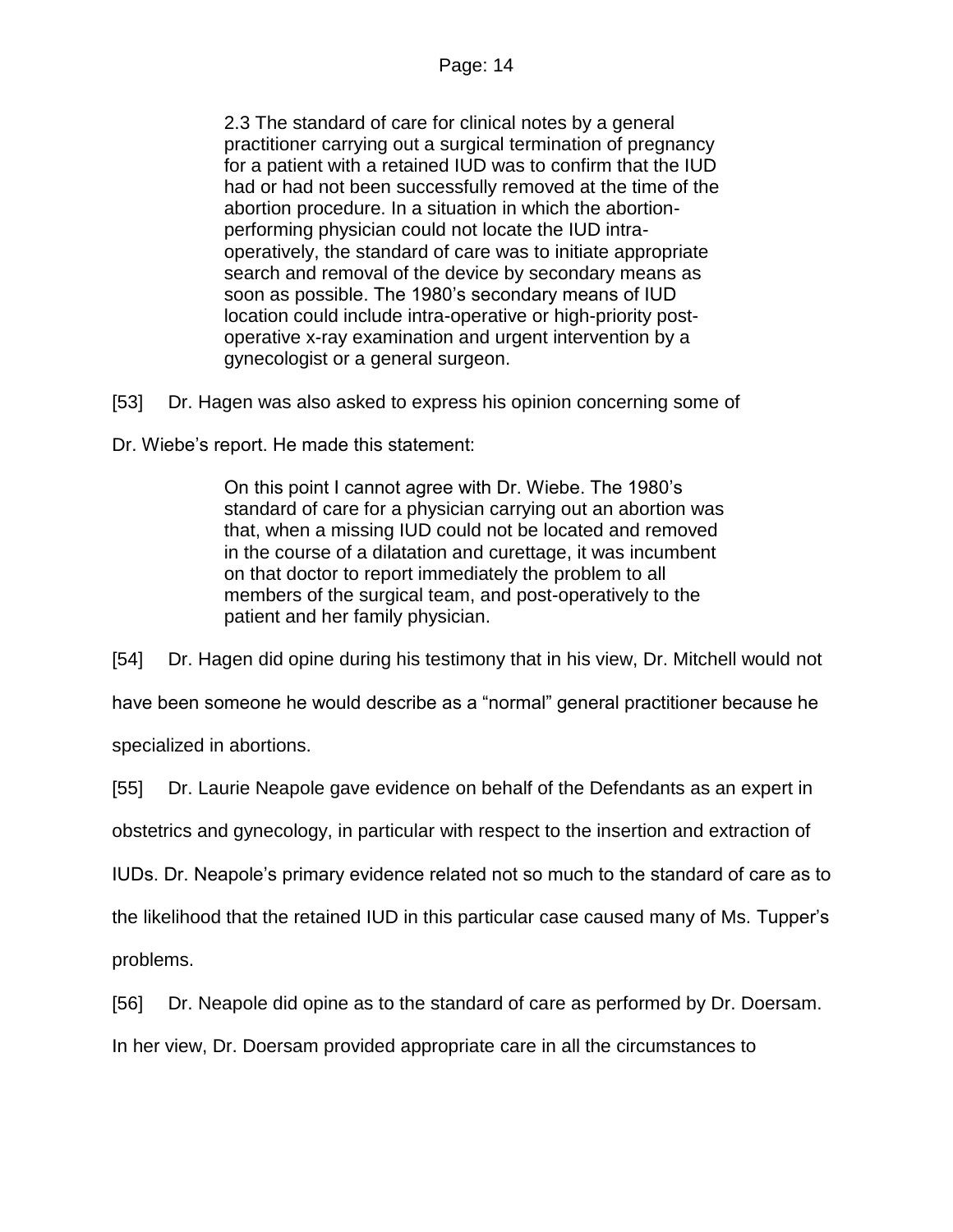Ms. Tupper and he met the standards expected of a rural physician specializing in obstetrics and gynecology in his care and treatment of Ms. Tupper.

[57] With the greatest respect to Dr. Neapole, I prefer the evidence of Dr. Belanger, supported by Dr. Wiebe and Dr. Hagen. Ms. Tupper went in for an abortion, tubal ligation and the removal of her IUD. It was assumed by both Dr. Mitchell and Dr. Doersam that the IUD had been expelled. Both confirmed that they performed the "gold standard" of care by having a laparoscopy performed. With great respect to both Dr. Mitchell and Dr. Doersam, the "gold standard" of laparoscopy in this case merely showed that on a visual inspection, the IUD was not present. In my respectful view, the standard duty of care at the time required that if the IUD was neither visible nor accounted for, an X-ray ought to have been used to confirm that the IUD was not within the Plaintiff's pelvic area. No discussion at all seems to have taken place between Dr. Mitchell and Dr. Doersam. An assumption was made based merely on a laparoscopic view and the use of the curettage. The fact that the IUD may have perforated the uterus was not considered. No one appears to have concerned themselves whether it had been sucked out or not during the abortion. The pathology report, which does not appear to have been examined in any event, did not refer to the presence of an IUD. The medical notes do not indicate any discussion having taken place between Dr. Mitchell and Dr. Doersam. To all appearances, the removal of the IUD or its absence, simply does not appear to have been considered by them.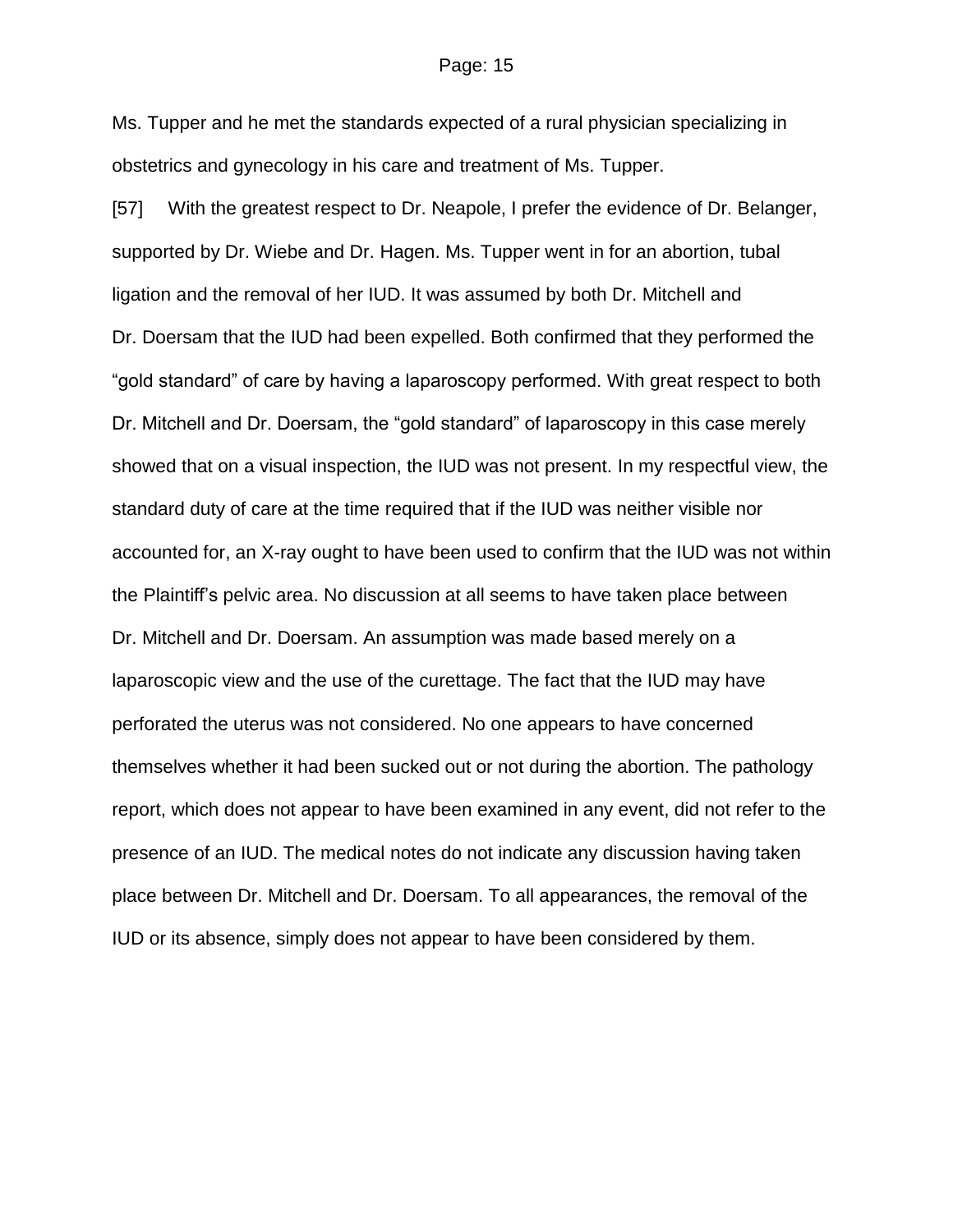### **2. Causation**

[58] As I said earlier, Ms. Tupper was not a particularly credible witness in some respects. She would have the Court accept that she was mistaken during her Examination for Discovery and that all of her gynecological problems began in 1986. [59] Defence counsel could not have been clearer in his questioning during his Examinations for Discovery. He was attempting to establish that up until 1986, Ms. Tupper had been suffering from many of the same symptoms she had displayed since 1986. He did establish that. The medical records were quite clear that she had problems predating the 1986 procedures.

[60] However, as noted in Dr. Weibe's extensive history on Ms. Tupper (see Exhibit 13) the incidents of dyspareunia, cramping, heavy periods and general pelvic and abdominal pain appeared to have increased significantly after 1986. While Ms. Tupper clearly had some complaints of vaginal infection and discharge, as well as dyspareunia prior to the IUD purportedly being removed, the medical records are quite clear that in the years following 1986, the complaints of both vaginal discharge and dyspareunia increased significantly, as did the instances of pelvic pain.

[61] According to Dr. Belanger, the migration of the IUD through the uterine wall and into the bowel and rectum area created intensive scaring and inflammation. The IUD would cause pelvic pain in general and pain during intercourse.

[62] As Dr. Belanger said in her report (Exhibit 5), two laparoscopies were done, one in 1993 and one in 1994. Both procedures revealed dense scar tissue between the back wall of the uterus and the cervix, and rectosigmoid colon. According to Dr. Belanger, in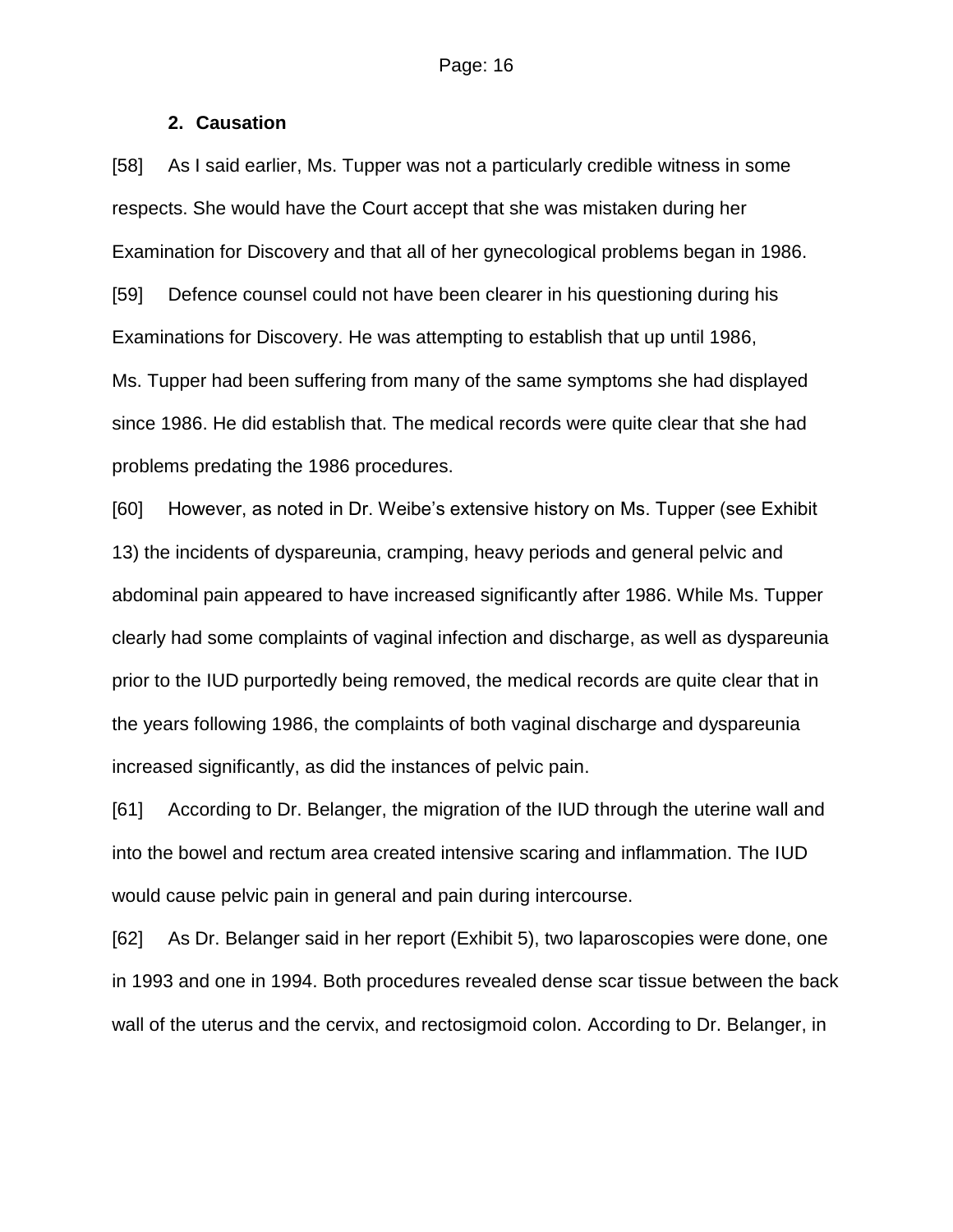hindsight, this adhesion was caused by the inflammatory reaction from the copper IUD.

As Dr. Belanger stated:

The IUD was almost certainly the cause of her dyspareunia and pelvic pain. With penetrative intercourse, there would have been contact between the penis and the inflamed area behind the cervix, where the IUD was located. Pelvic pain could have been caused by the on-going inflammation. Based on the location of the IUD in the wall of the rectosigmoid colon, one might also have expected some bowel problems or pain with defecation, which she did not appear to have had. She was constipated, but this was probably caused by the iron supplements used to treat her chronic anemia.

[63] Dr. Belanger was of the view that Ms. Tupper's recurring vaginal infections were probably completely unrelated to the IUD and that her heavy menstrual bleeding was probably fibroid-related, and thus had nothing to do with the IUD.

[64] Dr. Neapole was of the view that although it is possible the retained IUD did

cause some of the cramping, low abdominal pain and tender uterus, there was no way

to confirm this. She was of the same view with respect to the complaints of the

dyspareunia. I note that in her cross-examination, Dr. Neapole stated that she could not

definitely say that the IUD caused it.

[65] Where Dr. Neapole's opinion differs from Dr. Belanger, I prefer the opinion of

Dr. Belanger. I do so having considered the evidence in chief of both doctors, as well as the cross-examinations.

[66] In addition to the pelvic pain and the dyspareunia, Dr. Belanger was of the view that the endometriosis, while possibly the cause of similar thick adhesions within the uterus, was more likely caused in and of itself by the movement of the IUD.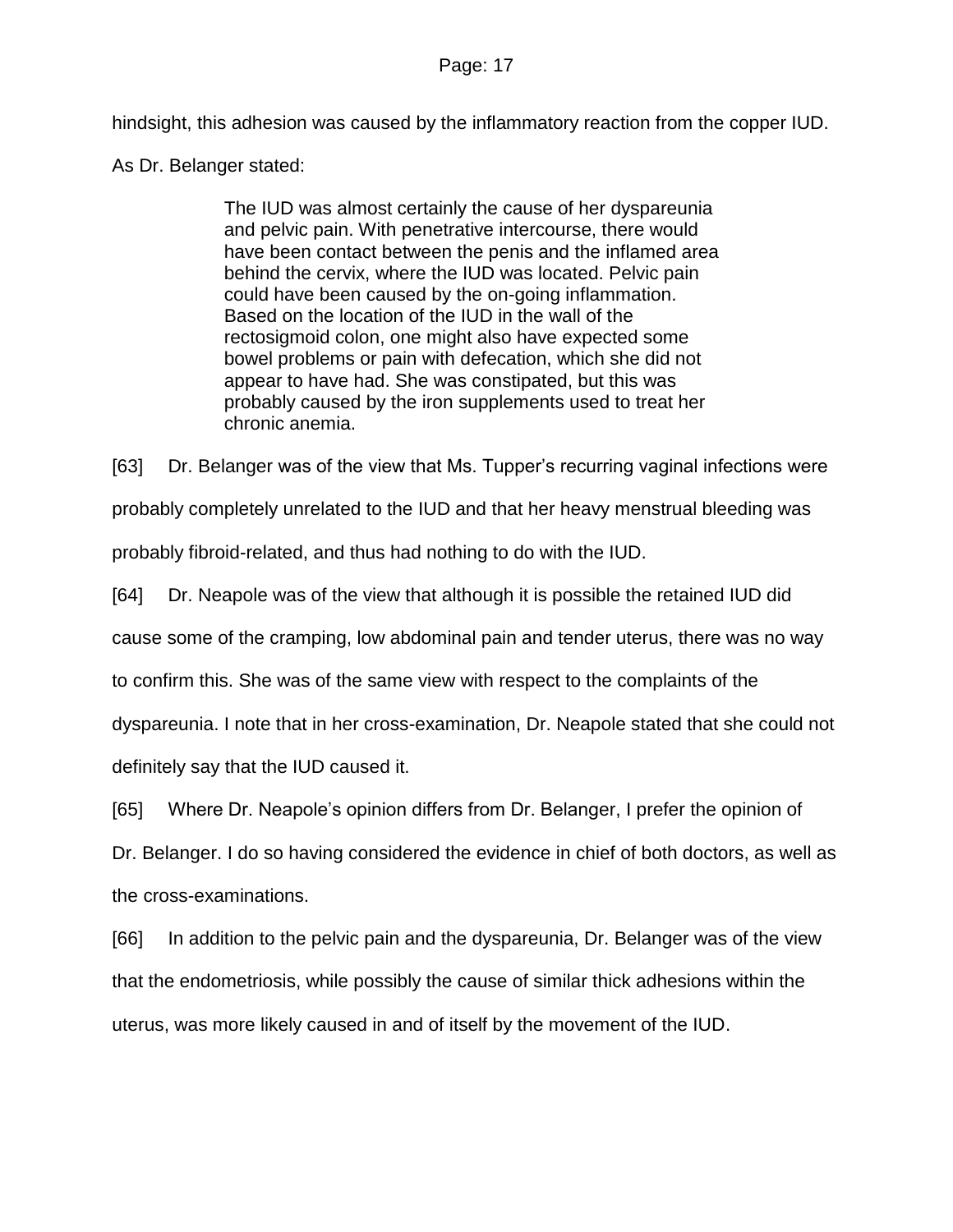[67] Dr. Wiebe also gave an opinion with respect to which of Ms. Tupper's complaints were caused by the retained IUD. In Dr. Wiebe's opinion, one would have expected bowel complaints. As Dr. Belanger stated, it was simply fortunate that the IUD did not completely perforate the bowel.

[68] Dr. Wiebe did say that the complaints which could possibly be caused by the retained IUD are: low abdominal pain, dyspareunia, pelvic pressure, discomfort and pain. In Dr. Wiebe's opinion, however, these were more likely to be related to her known conditions of fibroids and endometriosis. Once again, I prefer the opinion of Dr. Belanger with respect to the cause of the dyspareunia and abdominal pain. The presence of a copper IUD which is migrating through the uterus wall over 20 years and the resultant scaring which did take place, together with the instances of the large rise in numbers of complaints relating to both lower back pain and dyspareunia satisfy me that Dr. Belanger's evidence is to be preferred. I am satisfied that the primary contributor to the majority of the complaints of Ms. Tupper was the IUD which had not been removed. [69] Had the IUD been removed when it should have been, Ms. Tupper would not have had as many instances of pain during intercourse or as many instances of pelvic pain and abdominal pain over the 20 years the IUD was left within her body. I have no difficulty whatsoever in finding that the Defendants' negligence was the cause of years of pain and suffering of the Plaintiff.

### **3. Damages**

[70] Having said that, I am mindful that some of Ms. Tupper's woes were unrelated to the presence of the IUD. In particular, the reoccurring vaginal discharge problem and the heavy menstrual periods were totally unrelated to the IUD.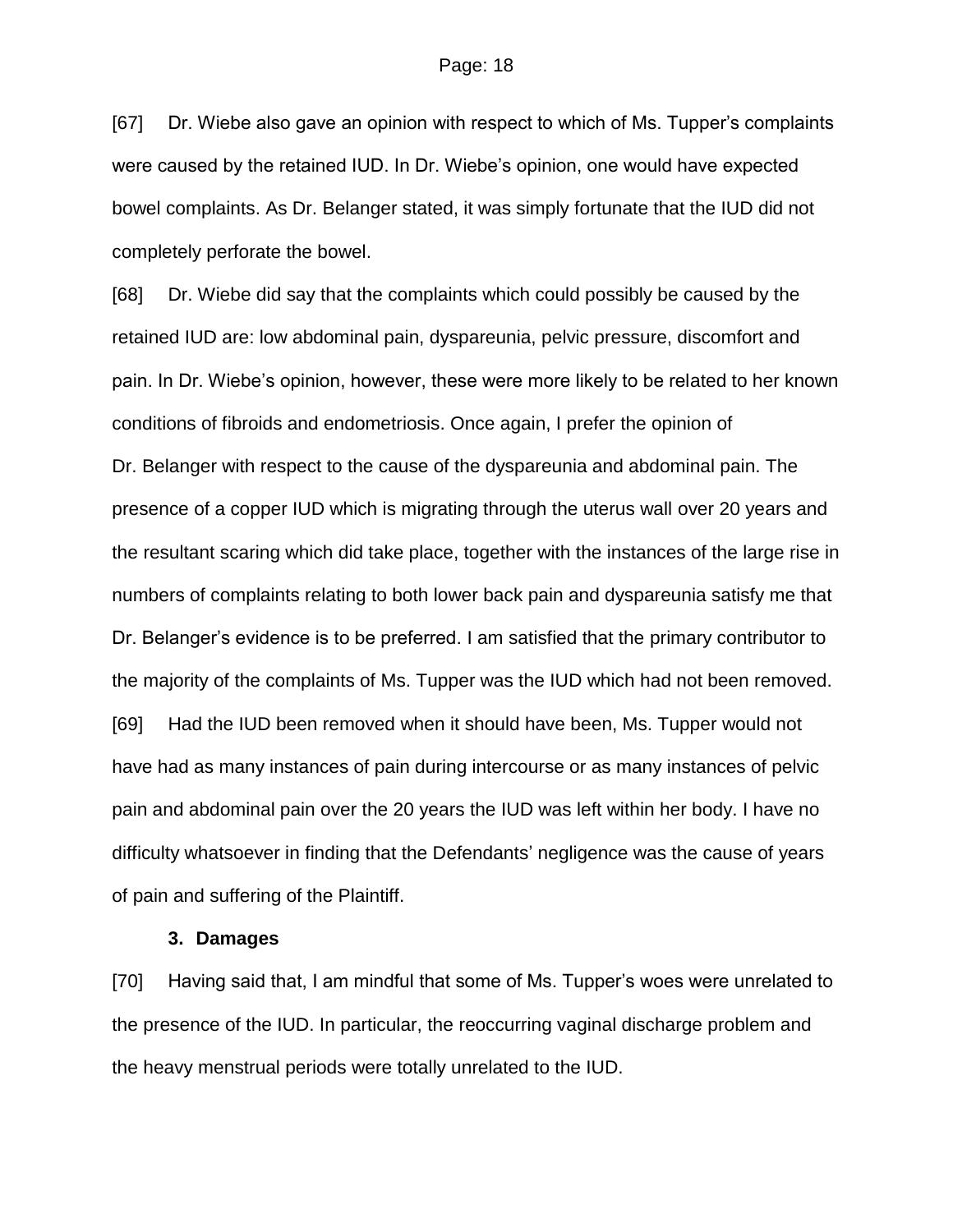[71] I am also mindful that Ms. Tupper complained of dyspareunia and had experienced some pelvic pain earlier than 1986. While some of these problems may have continued even if the IUD had been removed, they were certainly greatly exacerbated.

[72] The Defendants have argued that if I were to find them liable, the damage award should be in the range of \$30,000. The three cases they have put forward as appropriate are *Jacks v Dunnett*, 1987 CarswellBC 662 (BCSC), *Williams v Farrell*, 2006 Carswell Ont 3993, and *McNeil v Yamamoto*, 2004 MBQB 271.

[73] Those decisions were somewhat helpful but, of course, each case is governed by the particular facts within that situation. Here we have something which goes beyond simply discomfort over a relatively short period of time.

[74] The Plaintiff argues that her injuries have resulted in suffering some 20 years of chronic pain and that I should be looking at not only the severity and duration of that pain, but the loss of the ordinary joys of life which she has endured for years, as well as, specifically, the impairment of her marital relationship over the years.

[75] Taking the Plaintiff's earlier problems into consideration and acknowledging that some of her difficulties were not related to the presence of the IUD, but bearing in mind that I am quite satisfied that the primary contributor to the majority of the Plaintiff's complaints was the presence of the IUD which ought to have been removed, I award the Plaintiff the sum of \$60,000 for the pain and suffering she has endured for over 20 years, caused by the Defendants' negligence.

[76] The special damages are set at one-half of the total of the physician's and hospital's claims, which I understand to be \$14,109.90. These are claimed on behalf of